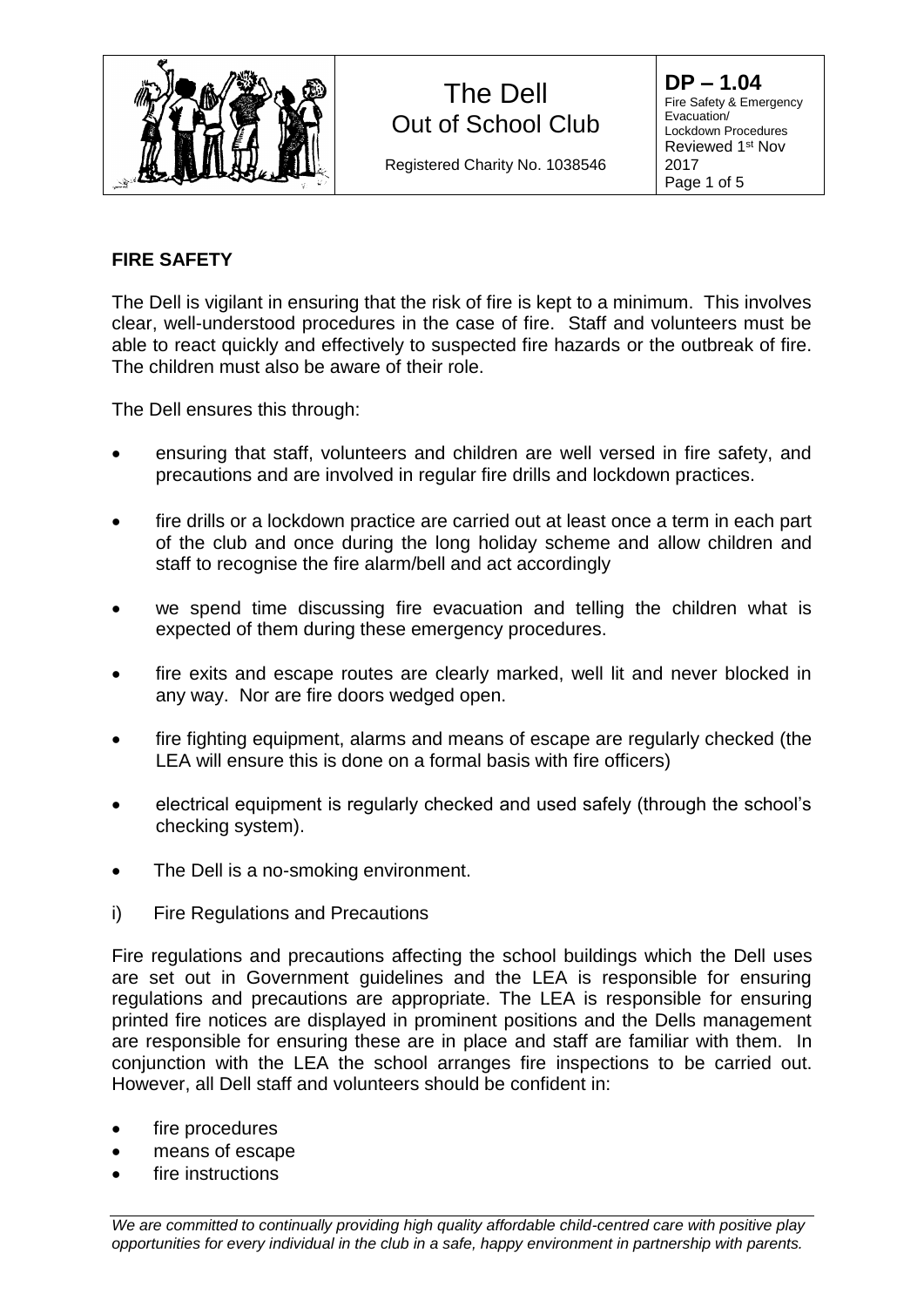

Registered Charity No. 1038546

**DP – 1.04** Fire Safety & Emergency Evacuation/ Lockdown Procedures Reviewed 1<sup>st</sup> Nov 2017 Page 2 of 5

- use of extinguishers
- drills

The Dell Procedure is as follows.

### **IN CASE OF FIRE**

### **IF FIRE ALARM IS SOUNDED**

- All Children should assemble quickly and quietly and in an orderly manner.
- Each Club will evacuate the building/premises immediately via the nearest safe exit and then proceed at normal walking pace to the playground.
- Once assembled a head count (for speed) will be done by the senior member of staff.
- The day's club register and registration forms will be taken by Club leader(s) to the playground and children checked against it by the club leader.
- The staff list for the day will also be checked by the club leader.
- Should a child, member of staff or volunteer thought to be 'missing', staff, volunteers or children will NOT RETURN TO THE BUILDING but will notify the person in charge (Co-ordinator/Manager ) immediately and then report to fire fighters on their arrival.

### **ANYONE DISCOVERING A FIRE MUST**

- Sound the Alarm
- Evacuate the premises as above
- Not allow delays collecting coats and belongings etc.
- Ensure the Fire Service has been called.

### **AT ALL TIMES STAFF MUST**

- Be aware of fire risks and precautions
- Notify the co-ordinator/Health and Safety Officer of any deficiencies in precautions; they will raise the matter with the school head teacher and / or Dell committee.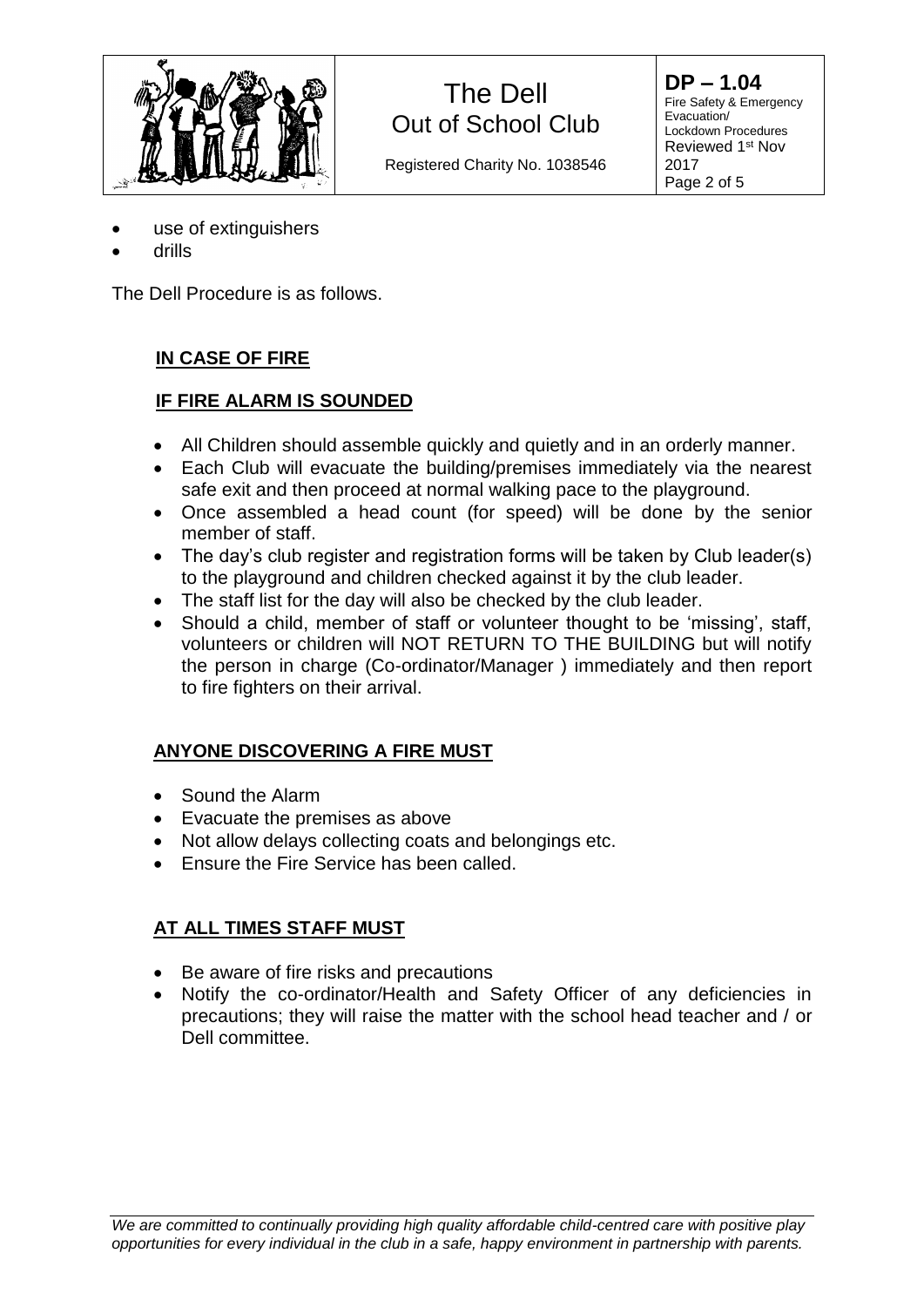

Registered Charity No. 1038546

**DP – 1.04** Fire Safety & Emergency Evacuation/ Lockdown Procedures Reviewed 1<sup>st</sup> Nov 2017 Page 3 of 5

# **EMERGENCY EVACUATION /FIRE DRILL PROCEDURE**

### (ON NOTICE BOARDS)

Always be aware of fire risks and fire procedure and notify the Manager of any concerns you have regarding fire risks.

Ensure you are aware of your role in a fire drill, look to the Manager or Senior Playleaders for guidance.

Toilets must be checked and doors closed.

The person in charge will take the register (children and staff), registration forms and phone.

Keep the children calm and escort them to the meeting place. (playing field- near wall at Morgans School and playing field at Abel Smith School)

A head count will be taken for speed then the Manager will take the register.

A fire evacuation will be undertaken termly.

### Whistle Policy

The use of the whistle is for outside and emergency use. It is to be used by senior staff in an extreme emergency as a tool to get the children's urgent attention I.e. a Fire Evacuation. NB The whistle is not used in day to day activities Listening for the whistle is in the Dell safety rules and everyone is encouraged to act quickly and pay attention - on hearing the whistle.

At one blast of the whistle, everyone should stop and listen. Playleaders should be looking for the Senior Playleader to identify what is happening.

If a second blast is heard, children should go to the nearest Playleader as quickly as possible. Staff need to check with Senior Playleaders what action is required and ensure that all children are acting quickly.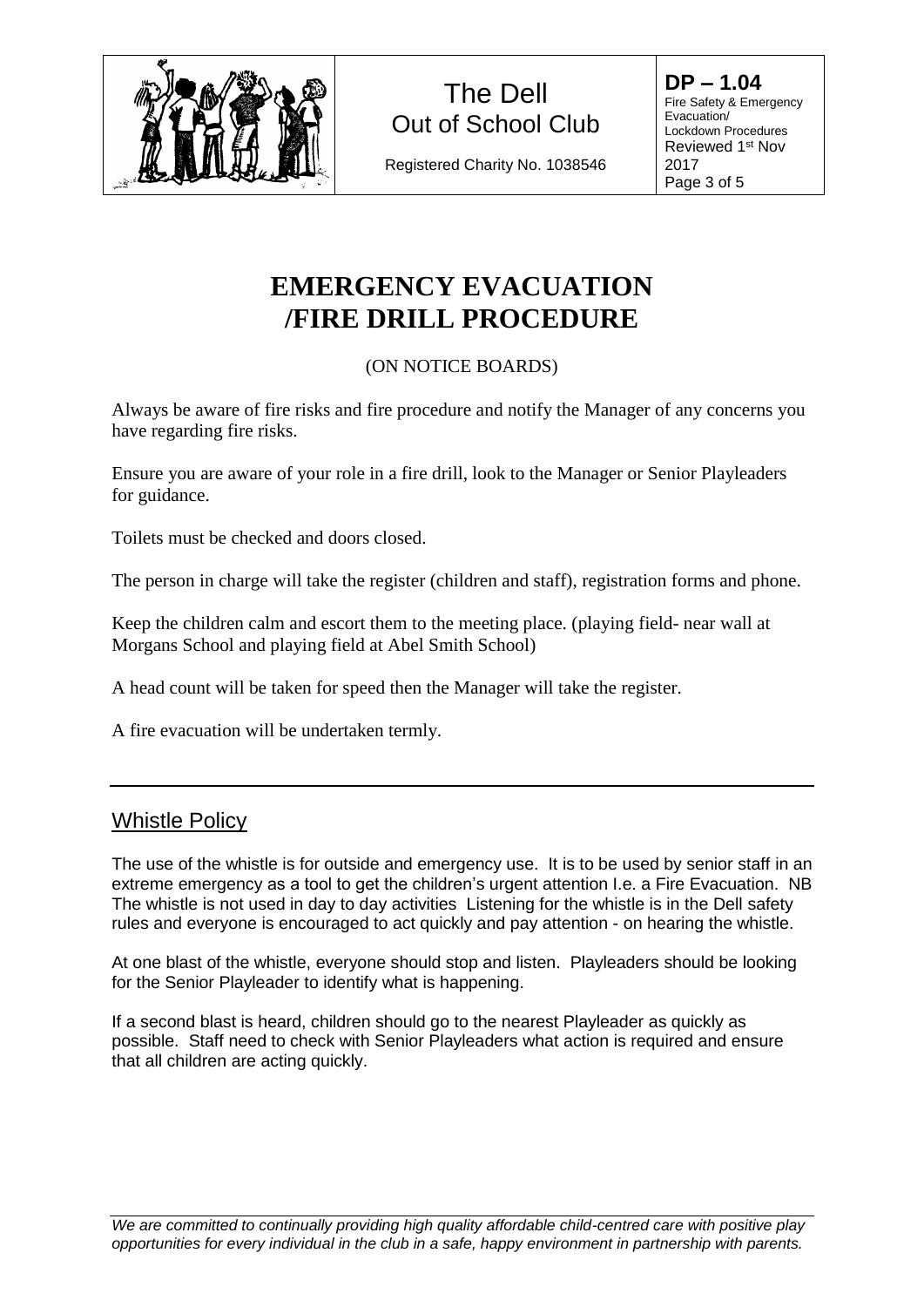

Registered Charity No. 1038546

**DP – 1.04** Fire Safety & Emergency Evacuation/ Lockdown Procedures Reviewed 1<sup>st</sup> Nov 2017 Page 4 of 5

### Lockdown procedure

On occasions it is necessary to implement lockdown procedures to ensure that the children are kept safe during a dangerous event or occurrence (for example a stranger accessing the school with a knife or a gun.

In this situation the children would be brought together into the nearest secure room and a register taken. Doors would be locked and children would be asked to come away from windows or doors where they could be seen. Senior staff would contact the police or member of staff within the school to inform as necessary and await further instructions on whether to stay put or evacuate to a safer place. The focus would be to try and keep the children calm and comfortable and ensure that they felt secure until further help could be provided.

We would ask that during a lockdown that parents don't ring the setting as it is important for the setting to have the phone free to take any emergency instruction from the emergency services. In addition it may be the case that silence is required to keep the children safe and so during lock down it may not be possible to answer any telephone calls. We realise that in these circumstances it may not be possible to collect your children as planned. In this situation we will ensure the children's safety and make contact you with any update on what is happening and when and where you can collect your children.

It is suggested that parents don't come to the site if a lockdown is in progress as they may put themselves at risk. And so we ask parents to wait at home until further contact is made.

In Summary staff need to operate in accordance with our Emergency Evacuation Procedures (3.55 Safety and suitability of premises) ;-

- We will follow the stay safe principles of Run Hide Tell and will practice elements of this with the children in our care
- Decide quickly where the children would be safest ideally in a locked building or classroom.
- Doors should be locked and any curtains or blinds drawn.
- Children and staff should stay away from windows and doors. Where they may be seen
- Senior staff would make contact with the police and wait for further instructions
- The Dell phone to be used for incoming and outgoing calls to emergency services only.
- Ensure the phones are on silent or vibrate alert.
- Staff will follow advice given from emergency services on what to do next.
- Phone calls from parents to be coordinated off site via the Business Manager or Manager of our other setting.
- The children should be kept calm and comfortable and secure until help arrives.